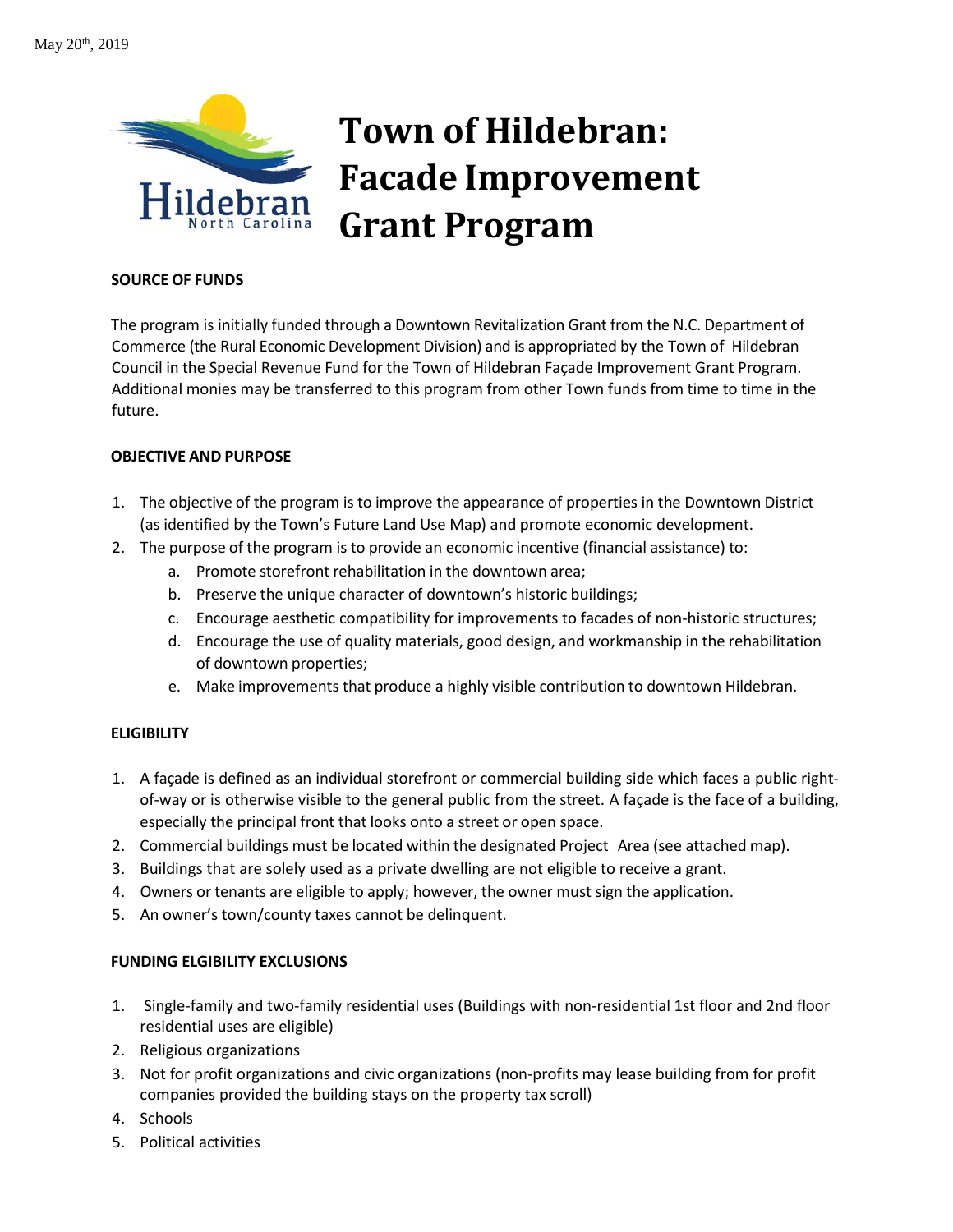- 6. Organizations that discriminate on the basis of race, culture, gender, sexual orientation, age, or religion
- 7. General storage or warehousing

# **GUIDELINES**

- 1. All rehabilitations must:
	- a. Meet the North Carolina State Building Code and Zoning Ordinance requirements of the Town of Hildebran. All applicants must consult with both the Town's Zoning Administrator and Burke County Building Inspector prior to completing an application.
	- b. Applicants are encouraged to follow the U.S. Secretary of the Interior's Standards for Rehabilitation if applicable (see attached).
- 2. Approved types of rehabilitations include:
	- a. Safe cleaning of brick/stone fronts or wall surfaces. This includes chemical stripping, water wash or scraping. No sand blasting is allowed. Chemical striping is not appropriate for historic properties (please see item seven U.S. Secretary of The Interior's Standards for Rehabilitation).
	- b. Masonry repair, mortar joint repair, re‐pointing of brick.
	- c. Repainting and patching of façade walls.
	- d. Repair/replacement of windows and/or doors.
	- e. Removal of siding and exterior false facades and metal canopies.
	- f. Repair, reconstruction, and/or replacement of original architectural details.
	- g. Installations of canvas‐type awnings.
	- h. Structural and cornice repair and/or replacement.
	- i. Railings, ironwork repair or addition.
	- j. Historic reconstructions, rehabilitation or compatible reconstruction of a store front.
	- k. Landscaping, including sidewalks, plantings and outdoor seating.
	- l. Installation/replacement/repair of exterior lighting.
	- m. Roof repairs
	- n. HVAC, plumbing and electrical systems
- 3. Ineligible projects include:
	- a. Improvements made prior to grant approval.
	- b. Interiorrehabilitation/improvements (excluding HVAC, plumbing and electrical systems)
	- c. Construction of false fronts.
	- d. Blocking up of windows or installing storm/vinyl windows and doors.
	- e. Signs
	- f. Demolition of historic features.
	- g. Materials inappropriate to the original structure or nearby structures as determined by the Town Manager or his/her designee.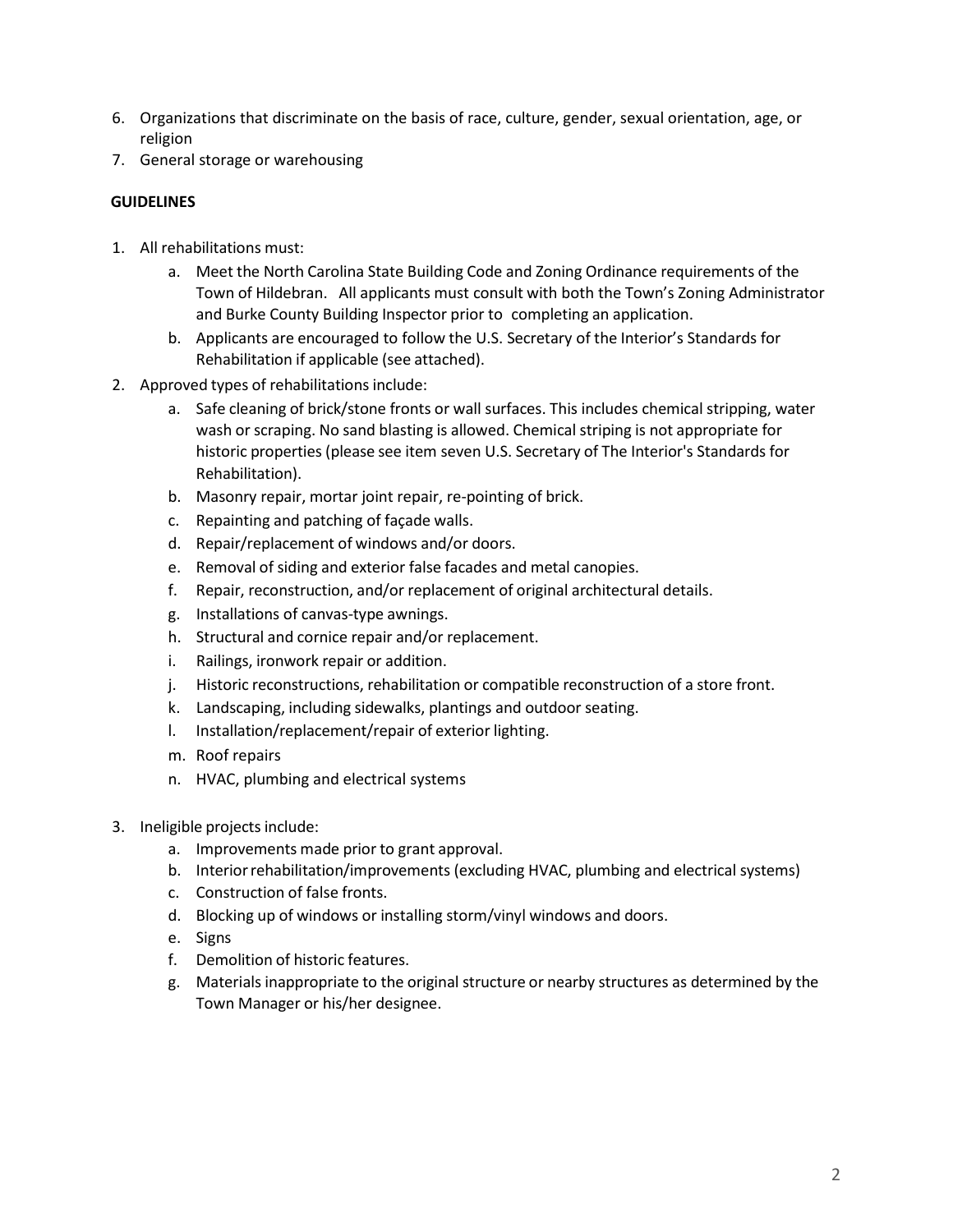#### **INTENT AND GUIDANCE**

- 1. Rehabilitation of structures in the downtown district should respect and reflect the architectural integrity of the entire building and retain those elements that enhance the building.
- 2. Priority is given to rehabilitation projects that notably and visibly improve downtown facades.
- 3. This program is to aid substantial investments to improve the aesthetic qualities of a building as well as protect it for the future.
- 4. Façades should be in harmony with the character of the Downtown and in coordination with the shape, color and design of adjacent facades.
- 5. Use colors that are compatible with other buildings and that are true to the style and age of the structure.
- 6. The Town reserves the right to withhold the approval of a grant application if the color, design, sign design or other façade component is not deemed appropriate to the historic integrity of the structure and/or the Downtown as a whole.

#### **GRANT AWARD**

- 1. Grant award amounts are at the discretion of the Town Council.
- 2. Decisions may be based upon, but not limited to, size, project cost and amount of available funds.
- 3. Based on availability of funds, program recipients will receive a maximum of \$1.00 in matching grant funds for each \$2.00 expended by the owner on an approved façade improvement consistent with the goals of this program. Depending on the availability of funds, the maximum grant that may be awarded per façade is \$5,000.00, based on a minimum investment of \$10,000.00 by the owner. For approved façade improvements, larger grants may be considered by the Town Council on a case-by-case basis.
- 4. At least two (2) project cost estimates must be submitted with the application. If both estimates are deemed equal (in regards to quality of materials used, etc.) only fifty percent (50%) of the lowest estimate will be granted, regardless of which bid is accepted by the building owner.
- 5. The grant amount shall be determined at time of application approval and paid when the project is completed as proposed in the work program and is deemed compliant with all regulatory codes.
- 6. The work must be completed within six (6) months of application approval; however, the owner may request one extension for one (1) month based upon compelling valid reasons for the delay. Extensions are discouraged.
- 7. The façade improvement must stay in place for three (3) full years from the date of completion. If not, the grant amount for that project must be repaid in full. Additional grants for the same façade shall only be considered after the three (3) year period has been completed.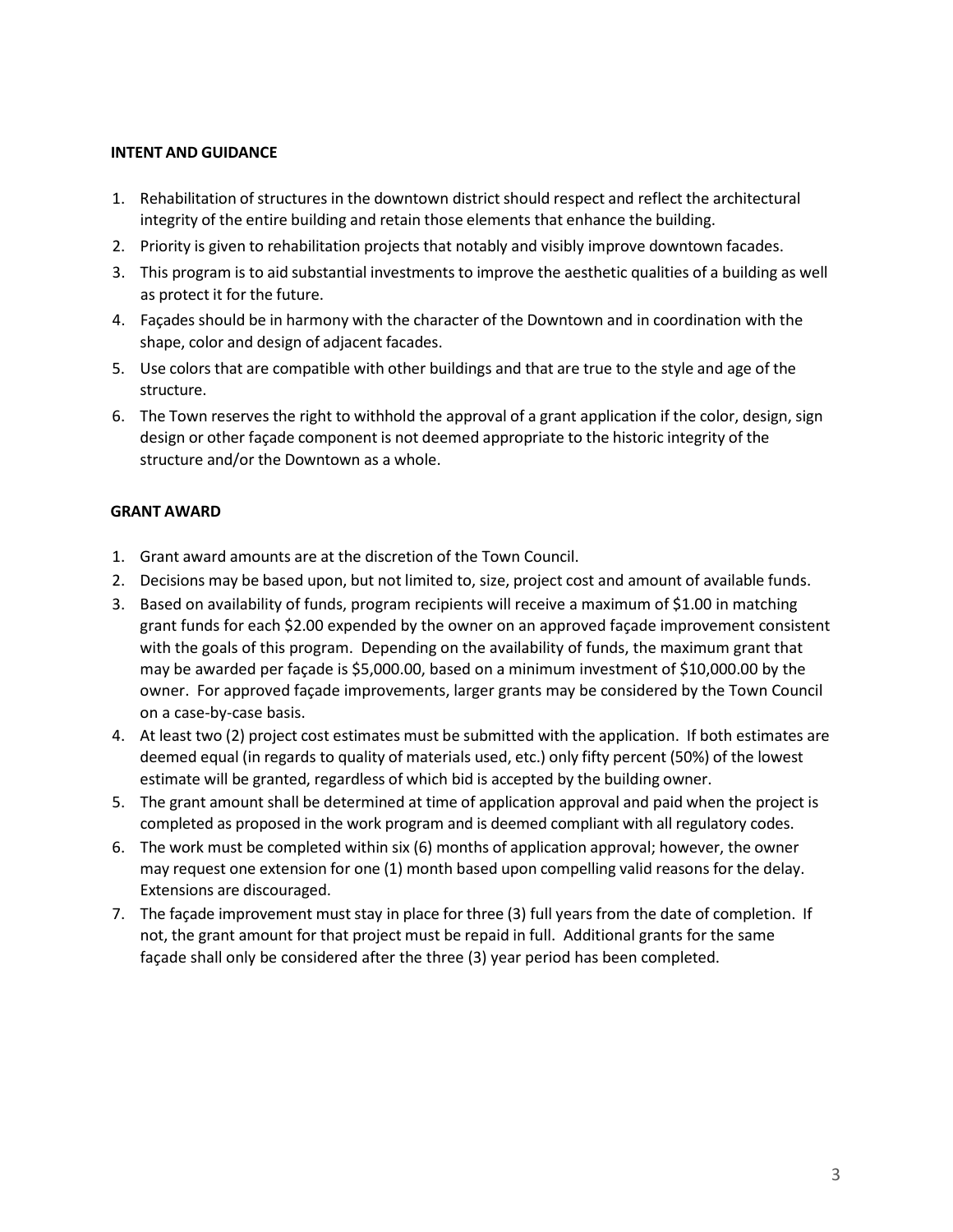## **DECISIONPROCESS**

- 1. Applications will be reviewed by the Town Manager or the Town Manager's designee for completeness and compliance with the criteria above. Incomplete applications will be returned to the applicant. After the review of a complete application, the Design Review Board will make a recommendation to the Town Council for its final approval or denial. The Planning Board will serve as the Design Review Board. All decisions of the Town Council are final.
- 2. If the application is not recommended by the Design Review Board, it shall not be voted on by Council. A meeting can be scheduled with the applicant and Town staff to refine the proposal to enable it to qualify if possible. If other more appropriate applications are pending, they will take precedence; however, efforts will be made to help applicants succeed.
- 3. A notification letter or email will be sent to applicants explaining approval or denial.
- 4. If awarded, the applicant/owner must execute the contract/grant agreement **before** work begins.
- 5. Applicant must obtain necessary zoning and building permits if applicable.
- 6. Applicant may then begin work.
- 7. Upon completion of work, applicant must submit any documents evidencing payment required by the Town including, but not limited to, receipts of payment, canceled checks, contractors' payment receipts and lien waivers, to the Town of Hildebran.
- 8. The Town Manager, or his/her designee, will inspect work for conformance with the approved application.
- 9. If the work is accomplished in accordance with the agreement and grant requirements, then the Town shall reimburse the applicant as stipulated hereinabove under "Grant Award."